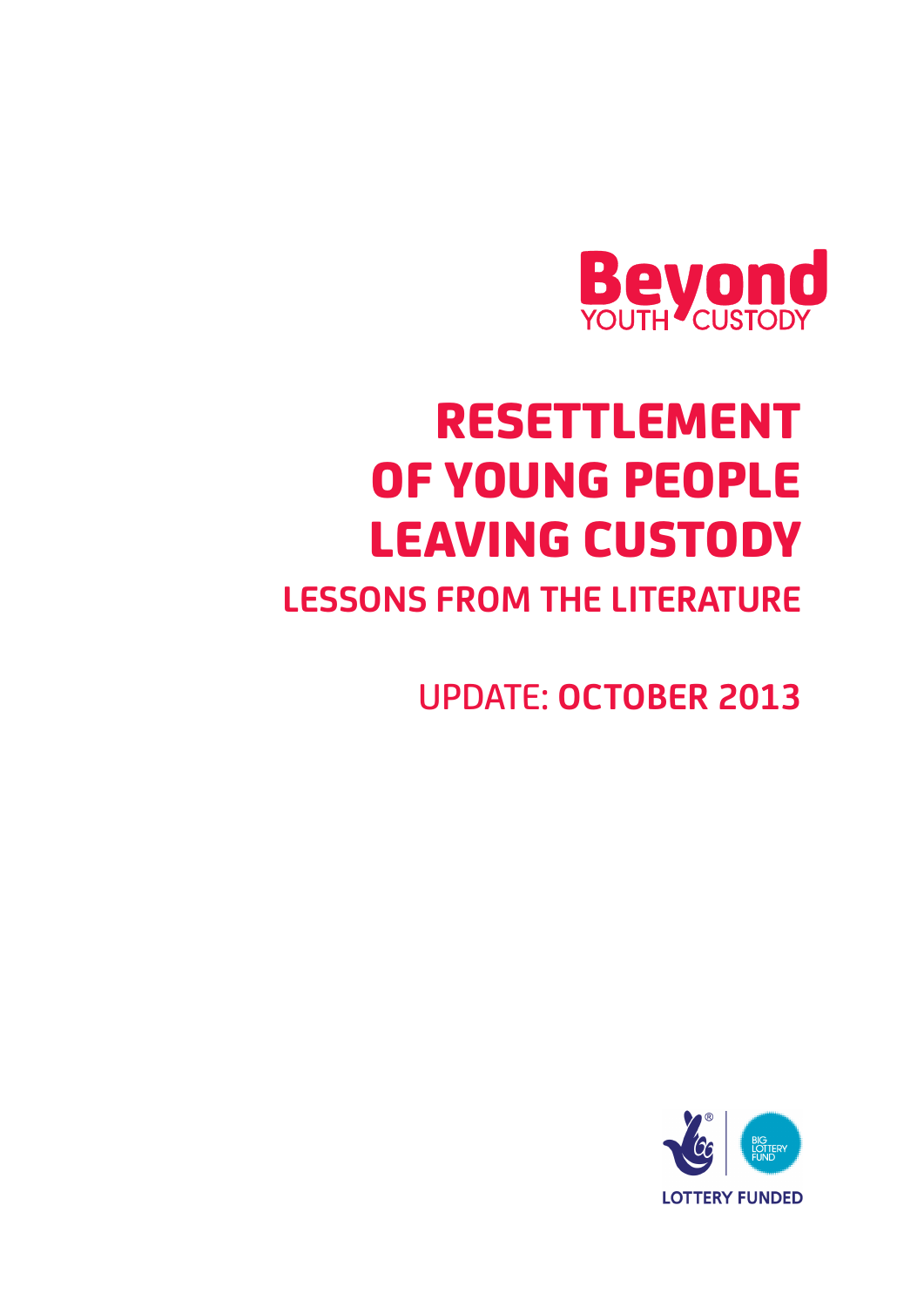#### **Introduction**

In April 2013, Beyond Youth Custody published an extensive review of the literature on the resettlement of young people from custody (Bateman et al, 2013a). New publications are constantly added to the literature, so that the shape of the evidence base is changed incrementally over time. Beyond Youth Custody is accordingly committed to publishing regular supplements that take account of the latest developments in resettlement policy and practice and disseminate the most recent research findings in the field. The current paper is the second in a series of quarterly updates providing an overview of relevant publications appearing in the period since the literature review was originally published. It aims to ensure that those working in the field of resettlement with young people have access to the latest available lessons from research.

#### **The use of custody**

The literature review noted that, following a rapid rise in the use of custody for young people from the early 1990s onwards, there had more recently been a substantial decline. The under 18 population of the secure estate in December 2012 stood at 1,372 – 49% below that in the equivalent month in 2008. In the interim period, there have been further reductions: by March 2013, there were 1,290 children in the secure estate; by August 2013, that figure had fallen to 1,239 (Ministry of Justice, 2013a).

The review indicated that while the number of young adults aged 18-20 in prison had fallen, the extent of the decline was much less pronounced (at 16% between 2008 and 2012). Distinct figures for young adult prisoners are not published with the same regularity as those for the secure estate for children and young people. Nonetheless, the latest data suggest that detention for this age group is starting to decline more rapidly than previously. In June 2013, there were 6,272 young adults in prison, a reduction of 16% compared to the same month in the previous year (Ministry of Justice, 2013b).

For older prisoners, figures do not allow disaggregation by age. Custody for adults in general has been falling slowly but the trend is not an uninterrupted one. On 25 October 2013, the adult prison population stood at 85,235. While this represents a reduction of just over 1% by comparison with the equivalent week a year previously, it also constitutes the highest level of imprisonment so far this year (Howard League, 2013a).

Such continued falls in the number of young people detained within custodial institutions are obviously welcome but also have implications for resettlement services since the residual incarcerated population is likely to have a more entrenched pattern of offending behaviour and to have a higher concentration of problems (Bateman et al, 2013a). Moreover, so far as children are concerned, it is clear that the overall decline in custody has resulted in an increase in the proportion of the secure population who receive long-term sentences for what are known as 'grave crimes' (Nacro, 2007a). Whereas in August 2008, children serving sentences of long-term detention accounted for just under 18% of those in custody, by August 2013 that proportion had risen to more than 21%. Previous research has confirmed that children who commit very serious offences are more likely to have had previous traumatic experiences and suffered various forms of neglect, abuse and victimisation (Boswell, 1996). From a resettlement perspective, such young people are inevitably subject to considerably longer periods of statutory supervision on release than those serving detention and training orders (Nacro, 2007), raising questions about how services might best sustain engagement with resettlement activities over the longer term with this particularly vulnerable group (Bateman and Hazel, 2013).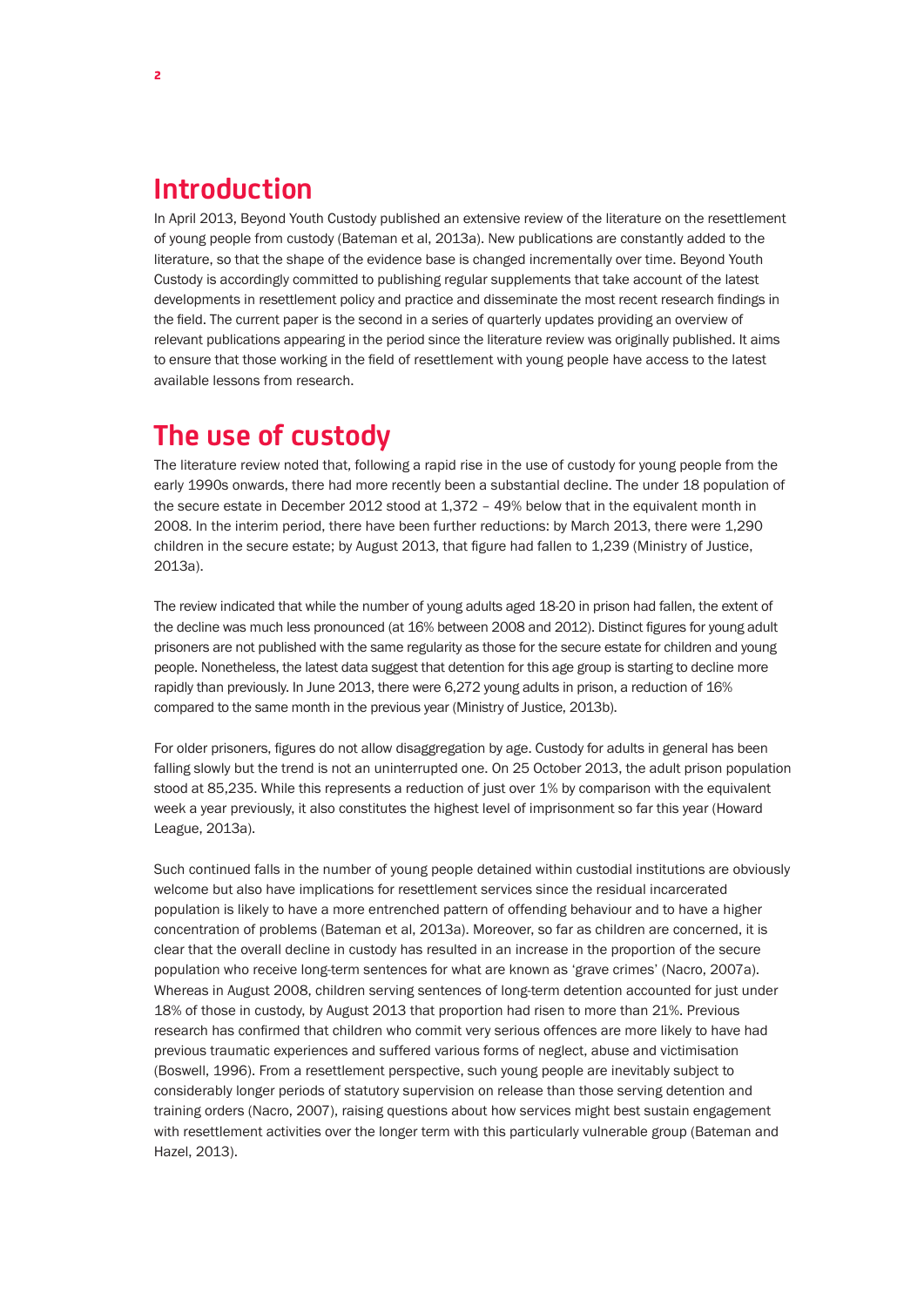These additional challenges for resettlement activity are set in the context of a financial climate in which resources to custodial establishments are under increasing pressure. As Her Majesty's Chief Inspector of Prison's Annual Report (published in October 2013) noted, all establishments inspected during the year were under pressure 'to do more with less and, in some cases, the cracks were beginning to show' (HM Inspectorate of Probation, 2013a: 14). For instance, the number of violent incidents involving children and young adults had fallen by 8.5% during 2012-13 but the reduction in the custodial population for this age group was more than double that percentage. As a consequence, despite the positive headline figure, many institutions had experienced higher levels of violence than previously (HM Inspectorate of Prisons, 2013a). The report also indicates that:

'priorities such as providing work and other purposeful activities [in custody] have fallen away. Young offender institutions sometimes struggled to deal with the more challenging cohort of young people' (HM Inspectorate of Prisons, 2013a: 14).

The Annual Report also notes that tensions within custody are sometimes exacerbated by what it terms 'the pointless strip searching' of all children at the point of admission. At Cookham Wood Young Offender Institution (YOI), for instance, 729 strip searches yielded just two finds of proscribed items (HM Inspectorate of Prisons, 2013a: 12). A Freedom of Information request reported by the Guardian newspaper indicates that 43,960 strip searches were conducted in the secure estate for children and young people in the 21 months to December 2012. Only 275 searches revealed illicit items, most commonly tobacco, and there were no recorded discoveries of drugs or knives (Allison, 2013).

In April 2013, Frances Crook, Chief Executive of the Howard League for Penal Reform wrote to Jeremy Wright, Minister with responsibility for youth justice, pressing the government to end the practice of routine strip searching (Crook, 2013). The Minister's reply in June 2013 indicated that such searches had been discontinued in secure children's homes and secure training centres and were no longer mandatory in YOIs unless there was deemed to be a significant risk of drugs, weapons or other 'contraband' being concealed. He further noted the government's intention to implement a three month pilot of 'entirely risk and intelligence based searches and that a suitable site was currently being sought' (Wright, 2013). At the time of writing, the outcome of the pilot is not known.

#### **Changes to the custodial estate and developments in resettlement**

The fall in numbers inevitably impacts upon the Youth Justice Board's commissioning strategy. Both the male and female estates have been affected. In terms of the former, it was announced earlier in the year that the Board would withdraw totally from Ashfield YOI (a total of 360 places) and reduce capacity at Hindley YOI by 192 and at Wetherby YOI by 180. The three remaining YOIs for girls, with a total capacity of 41 places, were also scheduled to be re-rolled as adult provision. In September 2013, the Board indicated that it would cease to commission all 192 custodial places at Warren Hill in Suffolk by spring 2014 (Ministry of Justice, 2013c). This latter decision is significant in the context of the rising proportion of prisoners below the age of 18 subject to long-term detention since one of the units to close provided specialist provision for this group.

Further extensive change to the configuration of the secure estate for children and young people is anticipated as a consequence of the Ministry of Justice's Green Paper *Transforming Youth Custody*  (Ministry of Justice, 2013d). Consultation on the paper, which describes the government's vision for putting education 'at the heart' of custodial provision for children, closed on 30 April 2013 but, at the time of writing, the government is continuing to analyse feedback and has yet to publish its response.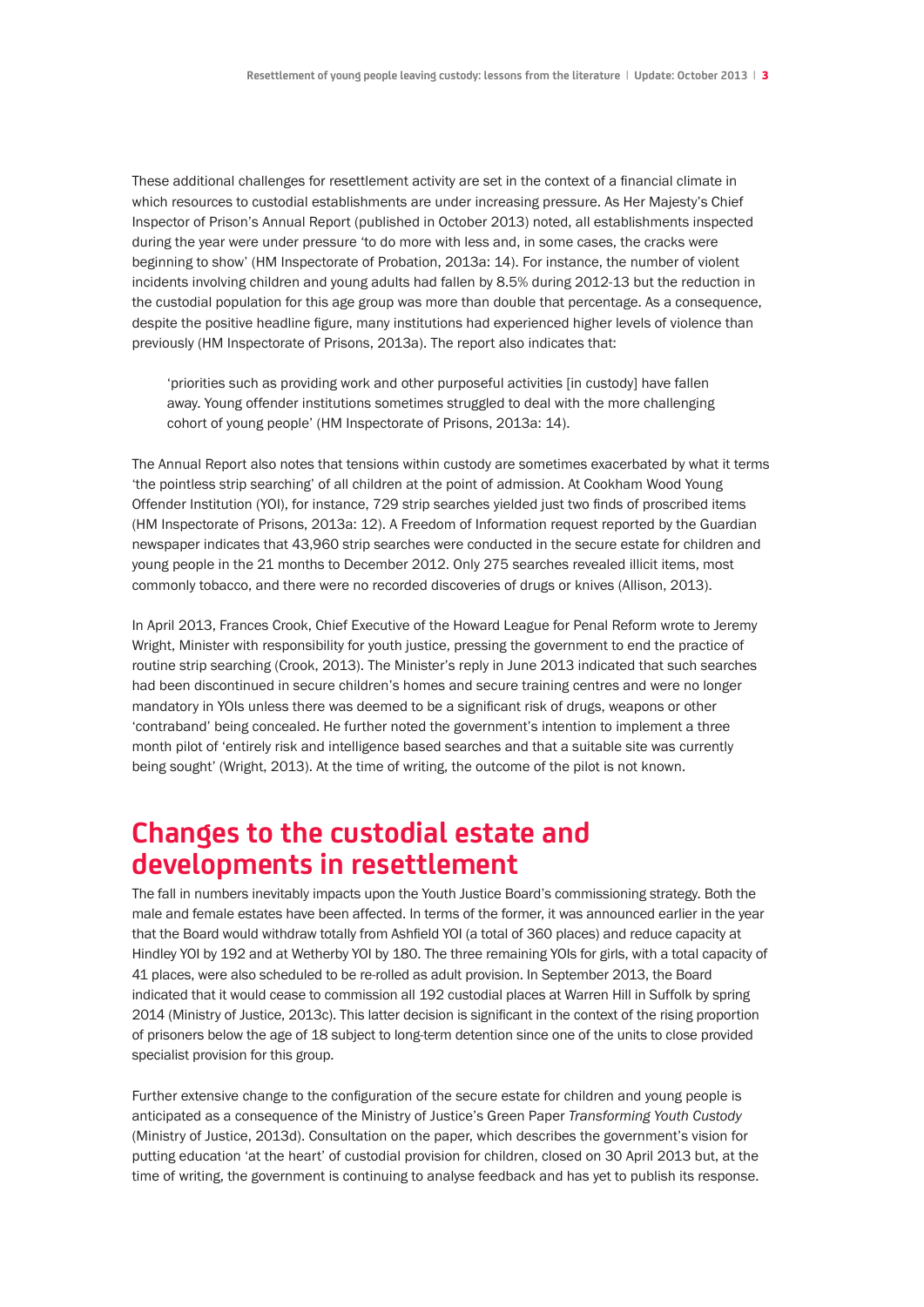The proposals relate to custodial accommodation for children below the age of 18, but in October 2013 it was announced that Weston College had entered a partnership with Portland YOI, which provides for young adults, to open what they refer to as a 'secure college'. Weston College was successful in its tender to deliver courses to 11 prisons and YOIs in the South West under the Offender Learning and Skills Service (McCardle, 2013).

As regards the adult estate more generally, the government has announced a 'modernisation' programme involving the construction of a new establishment with 2,000 beds in Wrexham in Wales and ongoing work to consider the feasibility of building a second large prison on a site in South East England. One of the sites under consideration is Feltham YOI, which currently accommodates both under 18s and young adults in separate establishments. Following highly critical inspections of both institutions (HM Inspectorate of Prisons, 2013b; 2013c) which indicated that standards of provision, including that for resettlement, had deteriorated in the recent past, one option being considered by the Ministry of Justice is to replace the existing provision with a large adult prison and a new youth facility on adjoining sites (Ministry of Justice, 2013e).

The Prison Reform Trust (2013a) notes that 28 out of 124 prisons in England and Wales now hold over 1,000 prisoners, with such establishments accounting for more than 40% of the prison population, compared with 18% 10 years ago. They estimate that the 'modernisation programme' will take this figure to more than 50%, a process they describe as 'Titan prisons … by stealth' (Prison Reform Trust, 2013: 3). Drawing on a range of previous research, the Prison Reform Trust argues that smaller institutions are more likely to lead to successful rehabilitation since prisoners in larger establishments:

- find it easier to obtain illegal drugs
- are less likely to receive help with accommodation
- are less likely to know whom to contact for assistance with employment related issues
- are more likely to report having been assaulted by staff or other inmates (Prison Reform Trust, 2013a).

Such evidence raises questions about the impact on effective resettlement of a shift towards larger custodial institutions.

Despite such criticism of the direction of penal policy, the government is clearly aware of the challenges posed by resettlement. In July 2013, Chris Grayling, Justice Secretary, announced the creation of a network of 'resettlement prisons' where the same provider would be commissioned to provide resettlement services within the custodial establishment and outside. In the interim period, it has been confirmed that HMP Dovegate will join three others in Staffordshire and the West Midlands as establishments specialising in resettlement on the above model. Trials will begin in the North West of England in the autumn with full roll-out by autumn 2014, and it is anticipated that the majority of detainees will be transferred to a resettlement prison for at least the last three months of their sentence, allowing release into their local community (Ministry of Justice, 2013f).

In this context, a review of the women's custodial estate, published in October 2013, notes that the report on women in custody prepared by Baroness Corston in 2007 had recommended that the government adopt a strategy to replace existing women's prisons with 'suitable, geographically dispersed, small multi-functional custodial centres within 10 years'. The recommendation was not accepted at the time, but the current review endorses the principle underlying it and proposes that an open unit outside of the existing women's estate should be established which would allow female prisoners from the region to work in the community prior to release. The pilot would enable an evaluation of the impact of such a development on reoffending post-custody (Robinson, 2013).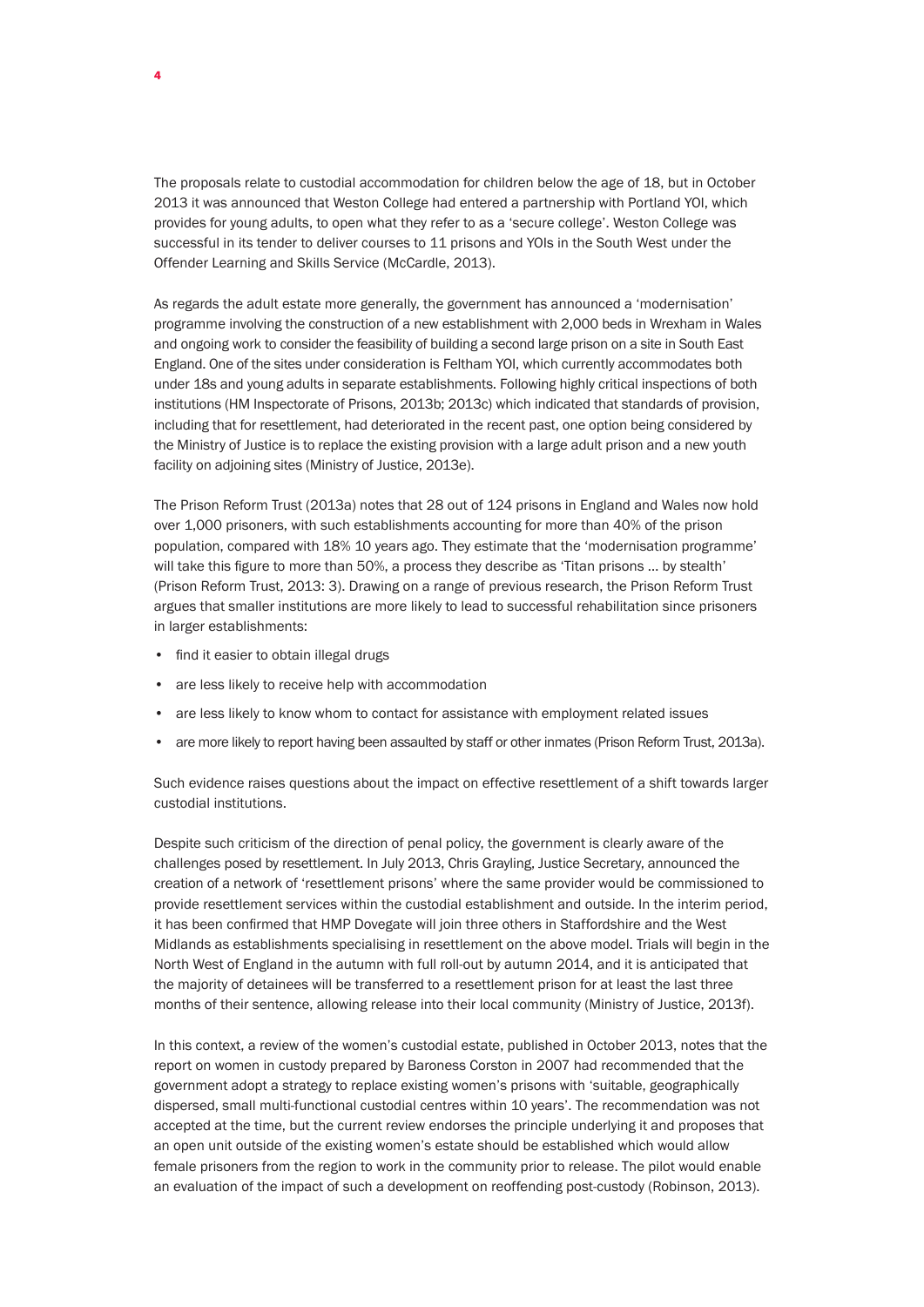The government has confirmed that such a unit will be opened outside HMP Styal in Manchester. The government is also committed to ensuring the accommodation of all female prisoners in resettlement prisons and that all women will be provided with 'through-the-gate' support on release (Ministry of Justice, 2013g).

The implications of the development of resettlement prisons for young adults aged 18-21 who are accommodated separately from older prisoners is currently unclear, and there are no plans for this group to be the focus of a separate review. However, the Ministry of Justice is currently engaged in a 'scoping exercise' looking at the management of young adults in custody. The intention is that this exercise will inform consideration of how the resettlement needs of this group can be addressed in the context of the wider changes to the prison estate (Ministry of Justice, 2013f).

One element of the government's programme of criminal justice reform involves amendment of the statutory provisions governing resettlement, and in particular those that relate to shorter custodial sentences. The provisions of the Offender Rehabilitation Bill are relatively complex but the intention is to ensure that all prisoners aged 18 or more should be subject to a minimum of one year postcustodial licence or supervision (Parliament UK, 2013: clauses 2-10). The amendments will not alter the period served in custody but will, in many cases, increase the period during which young people are required to comply with resettlement services once they are released. The period of statutory supervision to which young people leaving custody are currently subject depends upon their age and the nature of the sentence imposed (Bateman et al, 2013a). The provisions will accordingly affect different young people in different ways, depending upon the existing arrangements:

- Adult prisoners (18+) serving two or more years of imprisonment are currently released at the mid-point subject to licence conditions for the remainder of their sentence. The provisions in relation to this group will accordingly remain unchanged.
- Adult prisoners aged 21 or over serving between 12 months but less than two years of imprisonment are similarly released at the mid-point subject to licence conditions until the end of the order. It is intended that the length of licence for this group will remain unchanged, but they will be subject to an additional period of statutory supervision that runs from the end of the sentence to one year post-release.
- Adult prisoners aged 21 or over serving less than 12 months are currently released at the midpoint of their sentence unconditionally with no licence conditions or statutory supervision. Following implementation of the Bill, such young people will be subject to licence until the end of their sentence and then receive a period of statutory supervision until one year after their release.
- Young adult prisoners aged 18-20 serving short-term sentences of less than 12 months are currently released halfway through the order, subject to a licence of three months duration. The legislative amendments will align arrangements for this group with those for older adults. They will accordingly be released on licence until the expiry of the sentence, which will be supplemented by a period of statutory supervision until they have been back in the community for a year.
- Children receiving custodial sentences between four and 24 months are sentenced to a detention and training order of which, by default, half is served in the secure estate and half in the community.<sup>1</sup> The amended legislation will not interfere with these arrangements except where the young person reaches their 18th birthday during the custodial phase of the order. Where that occurs, the new provisions will apply and the young person will be subject to a period of supervision from the end of the order until one year after release.

1 There is provision for early or late release where the sentence is eight months or longer. Since 2002, there has been a presumption of release at the earliest point permitted by the legislation, subject to an electronically monitored curfew, other than for cases involving violent or sexual offences (Nacro, 2007b). For a detailed overview of the resettlement provisions for children, see Howard League, 2012.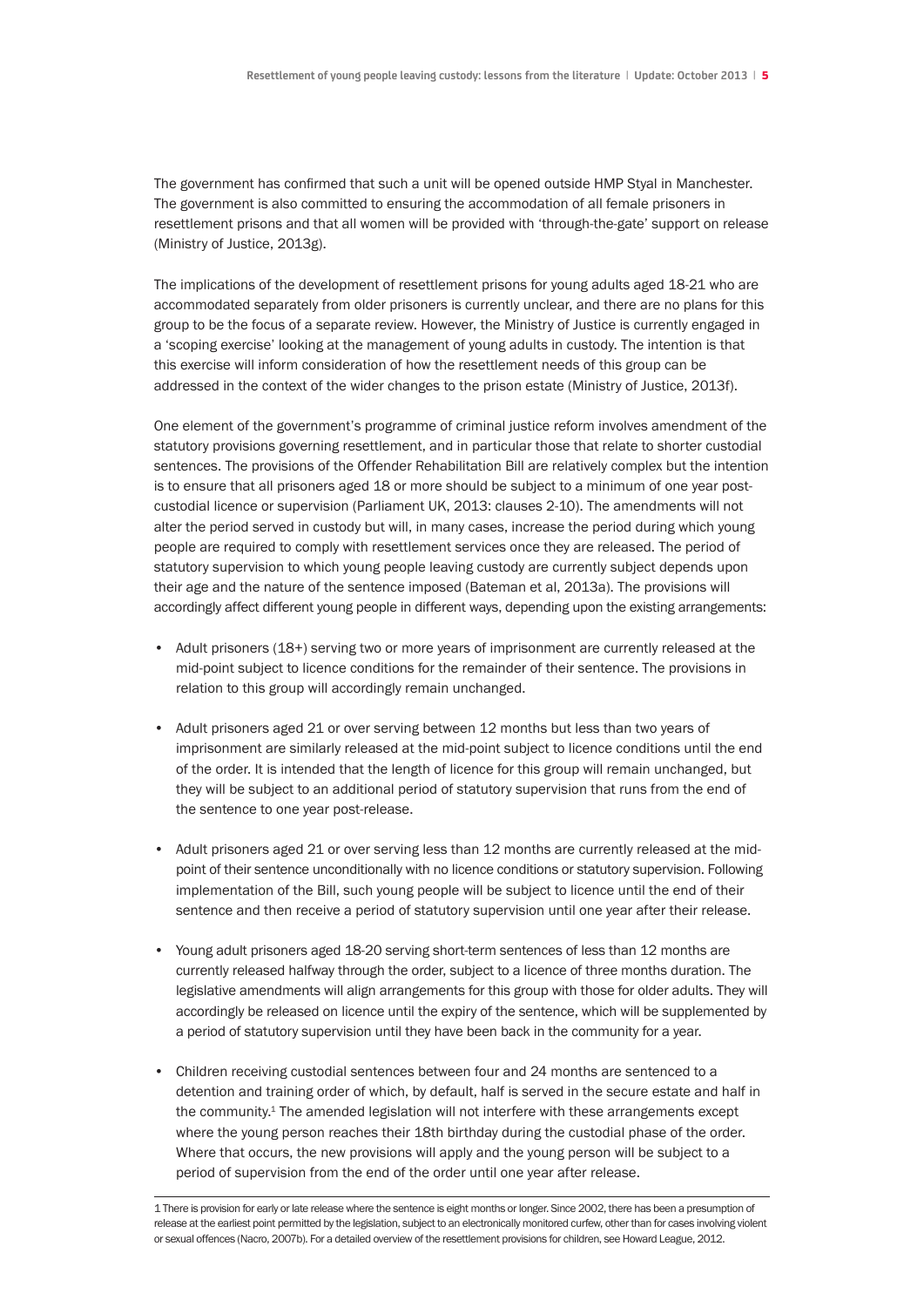Details of young person **Current arrangements** Proposed arrangements under the Offender Rehabilitation Bill 24-year-old serving a 6 month prison sentence Unconditional release at three months. No licence period or statutory supervision Release at three months subject to 3 months licence, followed by 9 months supervision 19 year old serving 8 months detention in a YOI Release at 4 months subject to 3 months licence Release at 4 months subject to 3 months licence, followed by 9 months statutory supervision Child serving a 4 month detention and training order who turns 18 during the custodial phase of the sentence Release at 2 months followed by 2 months supervision in the community Release at 2 months followed by 2 months licence and 10 months statutory supervision

Some examples of how the changes will impact on young people are given in the table below.

The underlying intention of the legislative change is to ensure that young people (and adults) serving short-term custodial sentences receive a minimum period of resettlement support. Moreover, a recent study published by the Ministry of Justice provides evidence that probation supervision can contribute to reduced levels of offending. The research looks at one and two year recidivism rates of adult offenders either side of the 12-month custodial sentence supervision threshold, allowing a comparison of a sample of offenders who received statutory supervision with a similar sample of those who did not. The study found that for offenders with one or no previous convictions, probation supervision was associated with a reduction in reoffending of between 14-17 percentage points one year after release and between 16-20 percentage points after two years. The differences were statistically significant (Lai, 2013).

However, the extended requirements for statutory supervision are compulsory. Where a court is satisfied that a young person has breached the conditions of supervision, it may impose a fine, a supervision default order requiring the young person to undertake unpaid work or to be subject to an electronically monitored curfew, or commit him or her to custody for up to 14 days. As the table above shows, in some cases the new arrangements will place young people at risk of proceedings for non-compliance with the prospects of a return to custody for significantly longer periods.

The Beyond Youth Custody literature review noted the prevalence of breach of licence conditions as a challenge for resettlement providers and pointed to a tension between providing additional support to this vulnerable group without increasing the risk of breach (Bateman et al, 2013a). Such concerns have been echoed by penal lobbying groups in relation to the new statutory provisions. The Prison Reform Trust (2013b), for example, has welcomed the principle of focusing on rehabilitation and extending support to short-term prisoners, but questions whether the mechanisms proposed are the most appropriate. Their briefing on the Bill argues that effect of the reform will be to extend the period that young people spend subject to oversight by the criminal justice system and increase the risk of breach and recall. As a consequence, 'a measure intended to be rehabilitative could end up reinforcing the revolving door of prison, breach and recall back to custody' (Prison Reform Trust, 2013b: 4).

The problem of non-compliance is also captured, in a different context, by the U R Boss young people's manifesto (U R Boss, 2013), launched at this summer's party conferences. U R Boss is a Howard League initiative, funded by the BIG Lottery, supporting young people in the criminal justice system to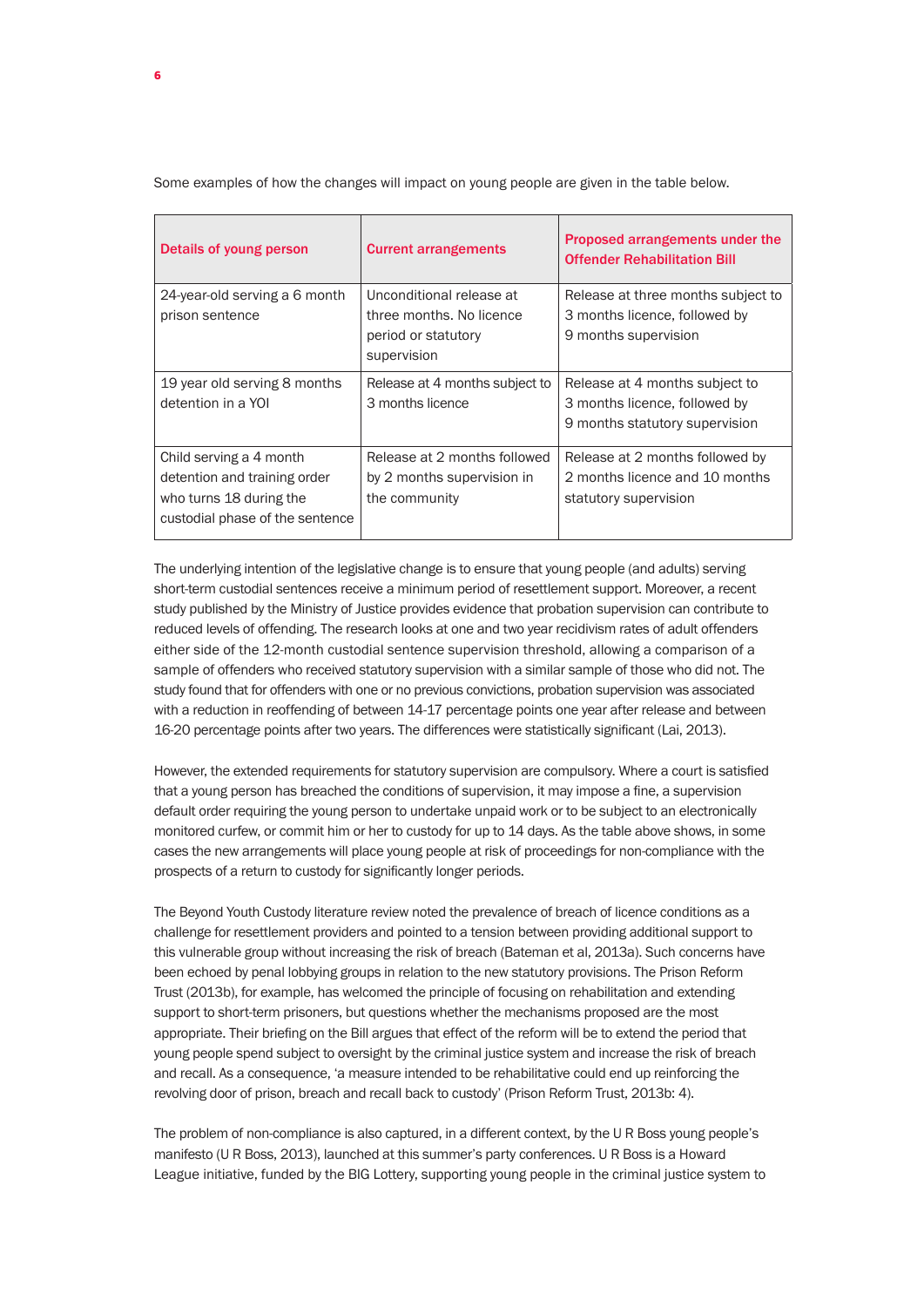have an impact on policy and practice. The manifesto was produced by young advisers to the project and, in a short document, reinforces many of the messages from research as to what constitutes effective resettlement. It addresses, for instance, the importance of maintaining contact with family and friends and of increased flexibility within custody to avoid damaging relationships. It notes that education in secure establishments needs to be meaningful, as opposed to 'Mickey Mouse qualifications', and proposes that links between activities in custody and the community should be strengthened, including 'linking and opportunities for continued study with community further education colleges' (U R Boss, 2013: 3). It points to the need to get the basics right in terms of providing young people with support to ensure that housing, bank accounts and benefits are in place prior to release, with particular care given to assisting those who do not have a family to provide a safety net such as looked after children, care leavers and unaccompanied children. It also proposes that professionals need to listen to young people and respond appropriately to what they are told. In the context of breach, the manifesto argues that being released from prison should offer opportunities for succeeding rather than exacerbating the risk of failure. Compulsory conditions attached to resettlement should accordingly be restricted to those that meet the individual young person's needs and circumstances rather than imposing unnecessary restrictions. As one young person cited in the document puts it, the licence is 'not hard to follow but it's easy to break' (U R Boss, 2013: 3).

### **Research findings**

The authors of the Beyond Youth Custody literature have recently become aware of differences in terminology between jurisdictions that may need to be taken into account when searching the literature. What is referred to as 'resettlement' in the UK is, at least on some occasions, known as 're-entry' in the United States. As a consequence, reviews that use the former designation as a search term will not capture all of the American research evidence. For such reasons, a special edition of the American based journal on youth development, *Youth Violence and Juvenile Justice* published in 2004, was not included in the literature review published by Beyond Youth Custody earlier this year (Bateman et al, 2013a). Many of the themes identified in that issue were, however, addressed.

Mears and Travis (2004) detail seven 'domains' around which challenges to re-entry of young people to society following a period of incarceration occur: family and living arrangements; peer groups and friends; mental, behavioural and physical health; substance abuse; education and schooling; vocational training and employment; and leisure and recreation. Each of these issues was considered in our earlier review.

In the same issue, Howard Snyder (2004) presents an empirical portrait of the 100,000 juveniles released annually in the United States from custodial facilities who are 'candidates for re-entry programs' [*sic*] (p.39), drawing on a range of available data. As in England and Wales, the large majority of such young people were male (88%), though they tended to be younger than in the UK: almost one in five were aged 14 or younger. Thirty nine per cent were from a non-Hispanic white background, a similar proportion were from a non-Hispanic black background and 17% were from a Hispanic background. A third were detained for property offences. Young people in custody were significantly more likely than the general population to come from single parent families (54% compared to 26%) and to have relatives with previous convictions. Educational needs for juveniles in custody also far exceeded those of nonincarcerated young people: 23% of the former group had never entered high school.

One third of young people reported being under the influence of alcohol at the time of their offence and drug use was common, with more than one third reporting regularly using drugs by the age of 12-13. Rates of mental ill health were also a significant problem with more than two thirds of those in custody having a mental health disorder. There was some evidence that mental health difficulties were greater for girls than for boys (Snyder, 2004).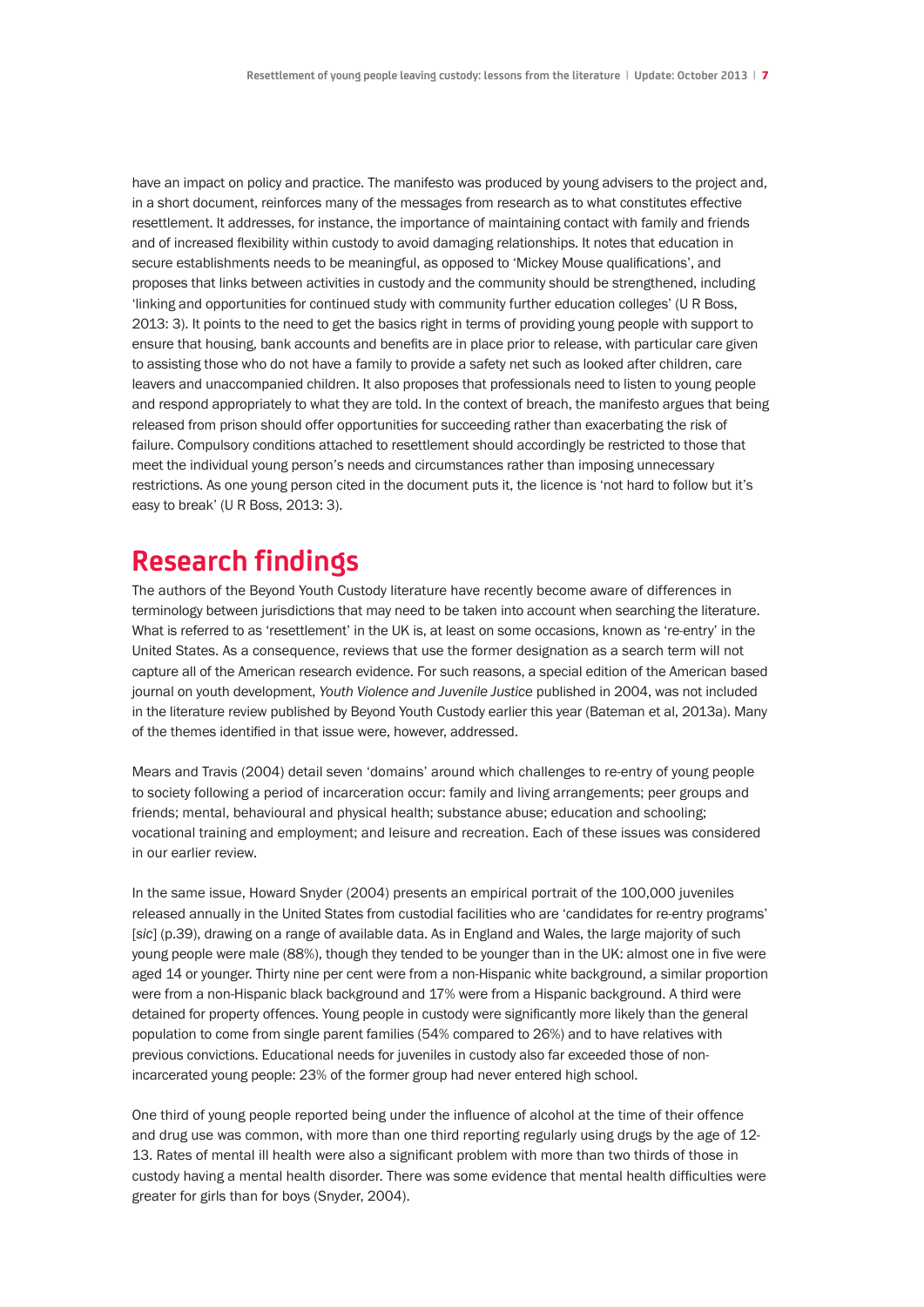The extent and nature of such vulnerabilities will be familiar to those working with young people in custody or on release in England and Wales. Steinberg et al (2004) highlight that such adversities are compounded by the fact that young people are in a process of transition to adulthood that requires a certain level of 'psychosocial preparedness' (p.23) before they have the capacity to attain the level of maturation that allows them to take advantage of potential turning points in their lives. Such development is mediated by the context in which young people find themselves, and the criminal justice system, and custody in particular, can function to impede the natural processes of transition. Conversely, the authors argue appropriate intervention by practitioners can, in principle, promote psychosocial development, although such efforts are inevitably constrained by the punitive and restrictive environment in which they are delivered.

The provision of punishment, it is contended, does nothing to prepare young people for successful re-entry into the community and may be more likely to arrest development than promote it. The authors conclude that it may be necessary to review the goals and methods of the youth justice system from a developmental perspective, predicated on the provision of supportive adults and opportunities for young people to 'develop responsible autonomy, acquire important competencies and establish positive relationships with prosocial peers' (Steinberg et al, 2004: 33). Mercer Sullivan (2004), drawing on ethnographic research that illuminates the perspectives of young people themselves, argues that traditional methods of determining success of re-entry are overly limited and do not take sufficient account of the differential experiences of young people who come to the attention of the criminal justice system. A focus on recidivism per se may increase stigma and be less likely to engage the broad range of community resources necessary to address the difficulties that young people face in the transition from custody to the community and the simultaneous shift from being a youth to an adult.

This theme of resettlement (or re-entry) involving a dual transition for young people is picked up in more recent research that considers the barriers to reintegration (Fader and Dum, 2013). Drawing on interviews with aftercare workers in Philadelphia in the United States, the authors found that processes of 'bureaucratic ritualism' – a rigid reliance on rules, procedures and guidance – tended to impede the goals of resettlement. For instance, a focus on paperwork, formalised forms of assessments and developing written supervision plans frequently took priority over establishing constructive relationships with young people, their family and other relevant members of the community. The supervision plan could become a 'document with no inherent meaning' and might function to disempower individual young people and their families (Fader and Dum, 2013: 902).

A priority was afforded to attendance whether or not the services on offer were relevant to the individual young person – in large part a consequence of payments being related to compliance with the programme. This on occasion led staff to view the young person turning up as more important than the nature of the intervention. Conversely, and paradoxically from a young person's perspective, such dynamics increased the potential for non-compliance. Similarly, an approach that rewarded providers according to how many young people obtained employment encouraged staff to push young people towards jobs for which they were unqualified, in which they had no interest, or were unsuitable for other reasons, such as distance from the young person's home.

Conversely, however, the authors note that some staff were able to overcome, or bypass, such bureaucratic obstacles through a commitment to caring for young people that led them to value personcentred outcomes more than organisational ones. These 'proactive caregivers' prioritised engagement, were prepared to break rules if they regarded them as contrary to the interests of service users, and saw themselves as advocates on behalf of those with whom they worked. The article concludes that further research is required to ascertain whether such 'caregivers' generate better outcomes than staff who allow themselves to be constrained by adherence to bureaucratic processes.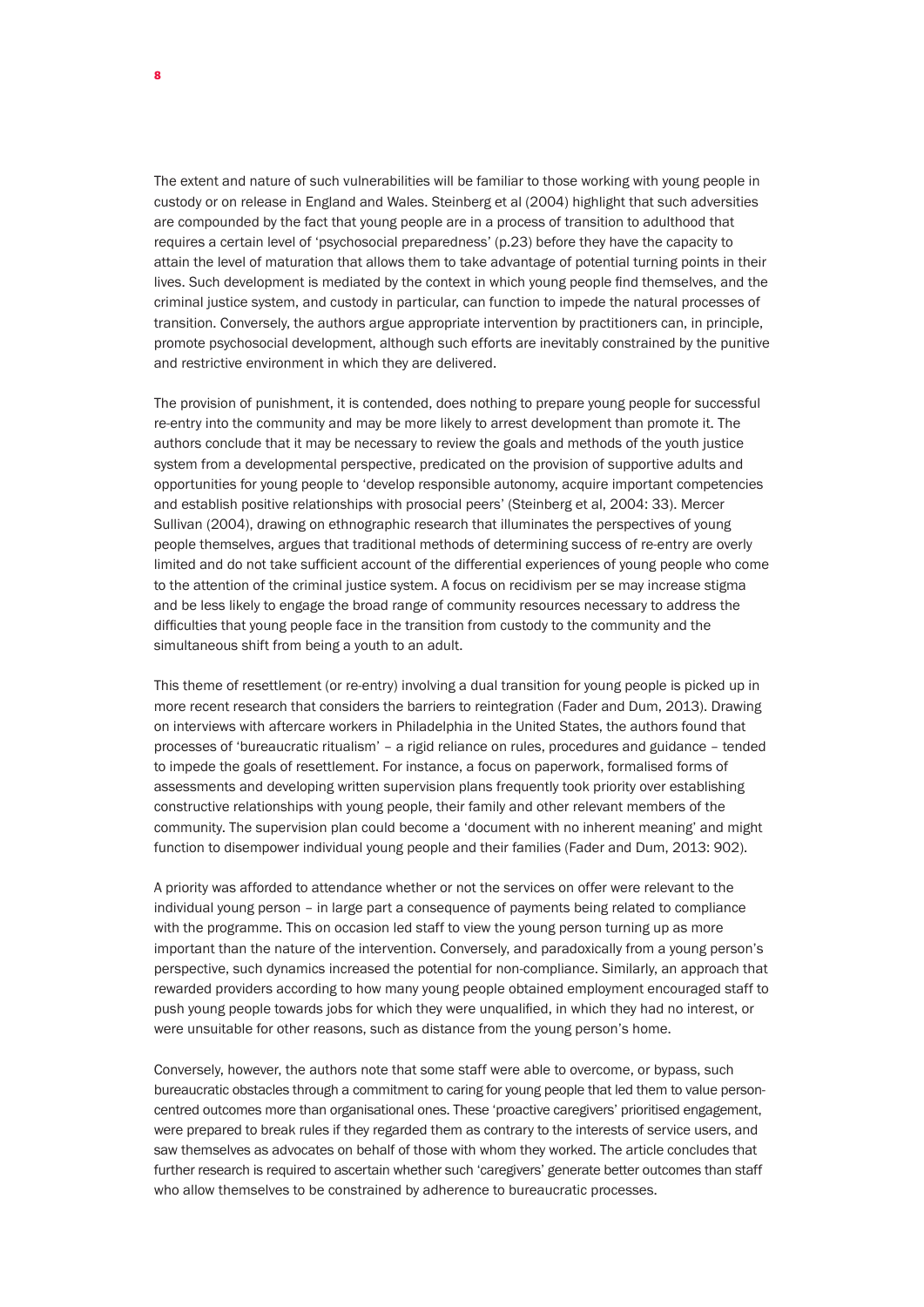The importance of the support networks to which young people return from custody is explored in a meta-synthesis of the literature conducted by Martinez and Abrams (2013). The negative impact of criminal peers is frequently acknowledged, but for many young people the choice is to return to the preexisting friendship group or risk being socially isolated and giving up a sense of belonging. Young people considered that confronting old friends and influences without getting involved in their offending activities would be one of the most difficult challenges associated with release. Such young people 'walk a fine line' (p.175) between distancing themselves from pressure to commit crime and becoming isolated. Given the difficulties associated with finding new, pro-social friendship groups, the most successful strategy was one of 'selective involvement', limiting association with peers to times when offending was less likely, or to individuals who exerted less pressure to revert to criminal activities.

The research also confirms the importance of supportive family networks in the journey towards desistance, and the provision of a place to live and practical and emotional support are critical in the process. However, family ties can also be detrimental. Where carers have overly high expectations, impose too rigid boundaries or express disappointment in their children, a return home can lead to young people developing feelings of failure, becoming withdrawn from potentially positive relationships and relying more heavily on delinquent peers. In some instances, the 'ties that bind' could lead to 'a self-fulfilling prophecy of return to criminal patterns and activities' (Martinez and Abrams, 2013: 183). The authors conclude that while informal support should be woven into the network of resettlement services, professionals need to be aware of the potentially ambiguous nature of relationships with both family and peers.

Research conducted in Australia considers young people's perspectives on resettlement based on interviews conducted in custody and again following release into the community (Moore et al, 2013). Of the 11 young people in the sample, only three had managed to spend a substantial period of time outside the justice system over the 18-month life of the project. Each of these reported having supportive families, strong friendship groups and a commitment to finding employment. Two of the three also cited the importance of developing a good relationship with a member of staff as contributing towards their successful desistance. However, the large majority of young people reoffended or were returned to custody for non-compliance.

Young people had a clear sense of what they needed if they were to give up offending and these tended to cluster around three particular themes. The first was effective integration in community networks of friends, family and workers, relationships with whom had been placed under strain by the experience of incarceration. Many also recognised the potential benefits of establishing positive connections to new groups of people that would allow them to access different resources on the one hand, but would also provide the opportunity to feel more a part of the community and facilitate the development of a new, more positive sense of self. The second theme to emerge was a desire to resolve the negative effects of incarceration, and in particular of having lost a range of basic skills, largely as a consequence of institutional dependency, or what has been called elsewhere 'infantilisation' (see for instance Bateman et al, 2013b). It was important in this context that adults provided support without attempting to take control, developing a 'relationship that fosters interdependence' (Moore et al, 2013: 338) which could replicate elements of the custodial experience.

In this context, the third theme was focused on what young people wanted from workers whose role it was to assist them on release. In this respect the research confirms the evidence from other studies. Staff who were respectful, non-judgemental, optimistic, approachable and flexible were more likely to engage effectively with young people. The notion of promoting interdependence was an important one. Young people were welcoming of support, but only in relation to problems that they had identified themselves or in partnership with professionals and where the aim was assist the young person to come to his or her own solutions.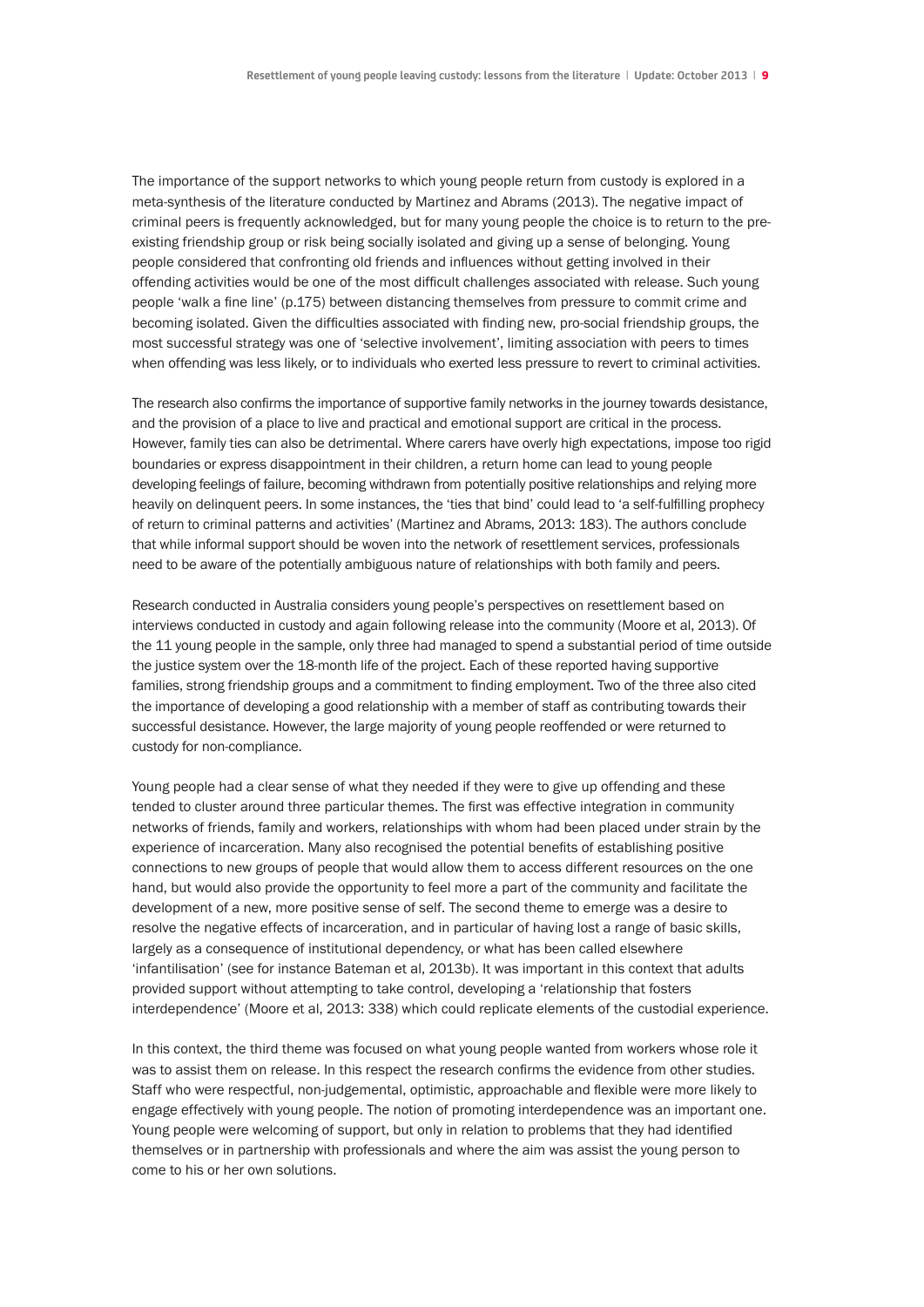Another study drawing on the views of young people released from custody considers the impact of stigma on young men leaving prison in Hong Kong (Chui and Cheng, 2013). There was a strong sense among this group that employers discriminated against offenders and that finding a job would accordingly be difficult. But this perception of objective difficulties was compounded by subjective challenges in the form of self-stigma. The young men showed a diminished sense of self-worth and this was reinforced by a recognition of their poor educational qualifications, which they tended to regard as a significant marker of social status. The interviewees were also ashamed and embarrassed at their criminal past and as a consequence were more cautious than they would otherwise be in their interactions with others, further inhibiting their ability to draw on new or existing networks of support. There was a risk, in this context, that the young men would come to think of themselves as outsiders, making the task of resettlement considerably more challenging.

A recurrent feature in much of the recent research literature is the importance of what happens to young people around the point of release. A paper presented at the European Society of Criminology conference in Budapest in September 2013 utilises data from a range of resettlement studies over the last 15 years to suggest that the general recognition that entering custody is traumatic needs to be supplemented by an awareness of the traumatic nature of release. Young people leaving custody describe manifestations of trauma that include: physical symptoms such as shaking, exhaustion and disrupted sleep patterns; depression and withdrawal; agoraphobia; anxiety and irrational fears; and an inability to cope with the pace of life outside the custodial establishment (Hazel and Bateman, 2013). Symptoms of this sort are experienced even by those with welldeveloped networks of support; indeed supporters can make matters worse where they expect a resumption of normality immediately the young person returns home. For most young people leaving custody, such trauma on release compounds earlier experiences that will have impacted adversely on mental and emotional health and well-being.

The aforementioned paper argues for a greater awareness of the issue and for resettlement service providers to prepare for it. A more flexible use of release on temporary licence would help to reorientate young people in the period prior to release, allowing a more graduated return to the community. It is also important that all young people are met at the gate by someone with whom they have a good and trusting relationship.

While there is an increasing understanding of the general principles that underlie effective resettlement work, there is less concrete evidence of the impact of particular interventions, particularly where these are delivered by non-statutory providers. The government's Justice Data Lab initiative aims to improve the evidence base and to provide individual organisations with an opportunity to compare reoffending of service users with a matched control group with similar characteristics. Organisations wishing to take part supply the Data Lab with details of the offenders with whom they have worked and the services they have provided, and in return receive an analysis of reoffending rates in comparison to the control group.

In the six months between the launch of the service on 2 April and 31 September 2013, 52 requests for reoffending analysis were submitted. Of these, seven did not supply sufficient data and 38 have yet to be processed. The Ministry of Justice has, however, published the results in relation to the remaining seven applications (Ministry of Justice, 2013h).

There was insufficient evidence to draw a conclusion of the impact on reoffending for four of the services. Users of a project managed by Shelter providing housing advice and accommodation casework within HMP Armley were found to have higher reoffending rates than the matched control group but this may be explained by characteristics (associated with homelessness) of the population who used the service that is not reflected in the Ministry of Justice's data set.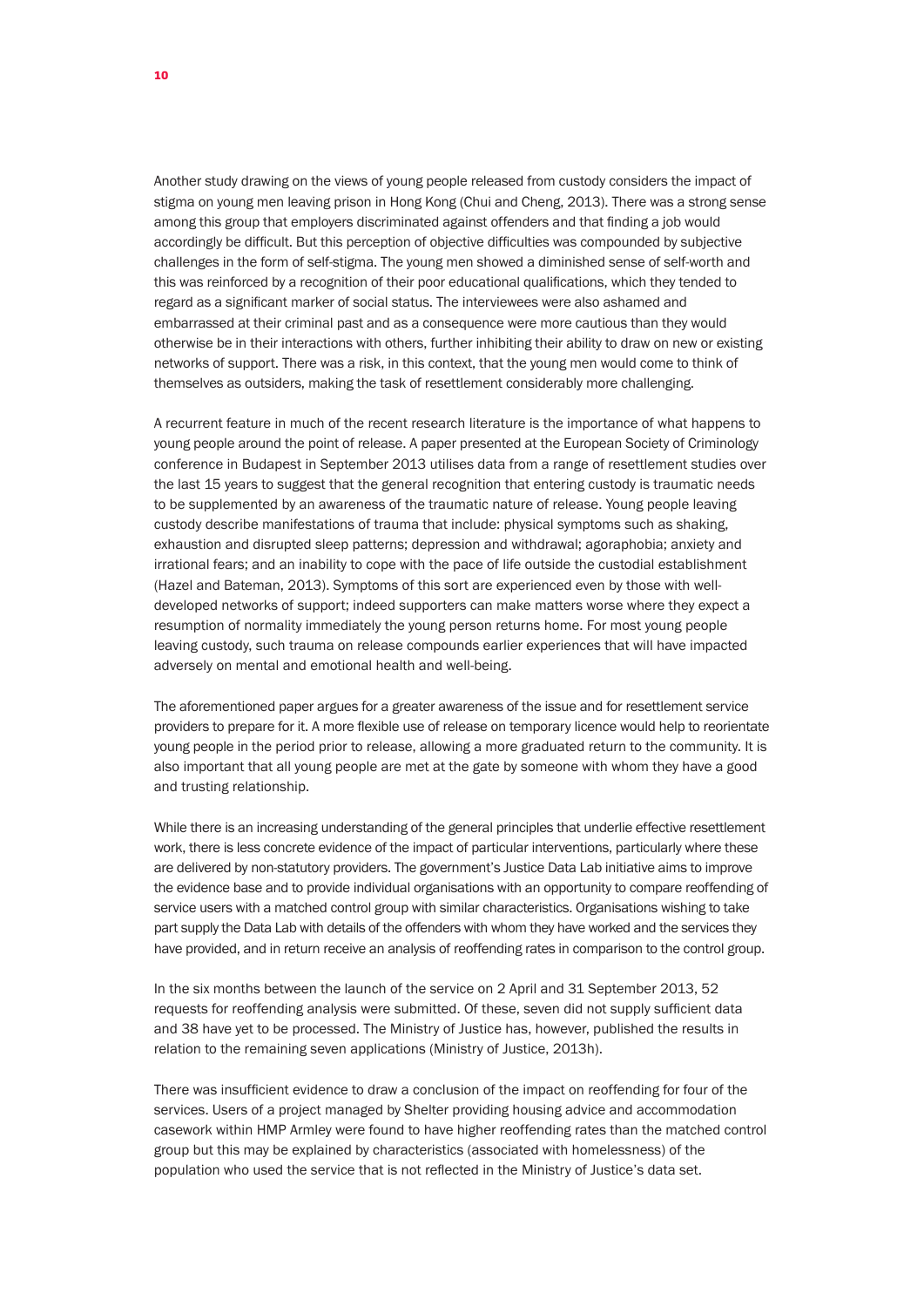Two projects, both of which provide services to adults leaving custody, were found to have more promising outcomes. Blue Sky offers adults leaving custody full-time employment for up to six months and aims to move them on to longer-term jobs at the end of the contract. Individuals employed on the scheme showed a reduction of between one and 23 percentage points by comparison with the matched sample. Preventing Offender Accommodation Loss targets short-term sentenced and remand prisoners in HMP Lewes who are at risk of losing their accommodation or are homeless. Data Lab analysis indicates that convicted offenders targeted by the project experienced a reduction in reoffending of between one and 38 percentage points.

#### **References**

Allison E (2013) 'Children in custody pilot scheme could bring end to strip-searching' *Guardian*, 16 August 2013

Bateman T and Hazel N (2013) *Engaging Young People in Resettlement* London: Beyond Youth Custody

Bateman T, Hazel N and Wright S (2013a) *Resettlement of Young People Leaving Custody: Lessons from the literature* London: Beyond Youth Custody

Bateman, T, Melrose M and Brodie I (2013b) *'Nothing's Really That Hard – You Can do it': Agency and fatalism: the resettlement needs of girls* Luton: University of Bedfordshire

Boswell G (1996) *Young and Dangerous* Aldershot: Averbury

Chui WH and Cheng KKY (2013) 'The mark of an ex-prisoner: perceived discrimination and self-stigma of young men after prison in Hong Kong' *Deviant Behaviour* 34(8) pp.671-684

Crook F (2013) Letter to Jeremy Wright, MP, 10 April 2013

Fader JJ and Dum CP (2013) 'Doing time, filling time: bureaucratic ritualism as a systemic barrier to youth re-entry' *Children and Youth Services Review* 35(5) pp.899-907

Hazel N and Bateman T (2013) 'Young offenders' trauma on release from custody', Paper presented at the European Society for Criminology, Budapest, September 2013

Howard League for Penal Reform (2012) *Resettlement: The legal rights of children and young people in the criminal justice system in need of accommodation and support* London: Howard League for Penal Reform

Howard League for Penal Reform (2013) *Week-by-week Prison Population Breakdown* London: Howard League for Penal Reform, available at <http://www.howardleague.org/weekly-prison-watch/>

Her Majesty's Inspectorate of Prisons (2013a) *Annual Report 2012-2013* London: Her Majesty's Inspectorate of Prisons

Her Majesty's Inspectorate of Prisons (2013b) *Report on an Unannounced Inspection of HMP/YOI Feltham (Feltham A – children and young people)* London: Her Majesty's Inspectorate of Prisons

Her Majesty's Inspectorate of Prisons (2013c) *Report on an Unannounced Full Follow-up Inspection of HMP/YOI Feltham (Feltham B – young adults)* London: Her Majesty's Inspectorate of Prisons

Lai K (2013) *Does Supervision After Release From Custody Reduce Reoffending? Analytical summary 2013* London: Ministry of Justice

Martinez DJ and Abrams LS (2013) 'Informal social support among returning young offenders: a metasynthesis of the literature' *International Journal of Offender Therapy and Comparative Criminology* 57(2) pp.169-190

McCardle L (2013) 'College opens secure facility for young offenders' *Children and Young People Now*, 9 October 2013

Mears D and Travis J (2004) 'Youth development and re-entry' *Youth Violence and Juvenile Justice* 2(1) pp.3-20

Ministry of Justice (2013a) *[Monthly Data and Analysis Custody Report: August 2013](https://www.gov.uk/government/uploads/system/uploads/attachment_data/file/211838/youth-custody-report-may-2013.xls)* London: Ministry of Justice

Ministry of Justice (2013b) *Prison Population Tables: March 2012-June 2013* London: Ministry of Justice

Ministry of Justice (2013c) 'YJB withdraws from Warren Hill Young Offender Institution' Press release 4 September 2013, London: Ministry of Justice

Ministry of Justice (2013d) *Transforming Youth Custody: Putting education at the heart of detention* London: The Stationery Office